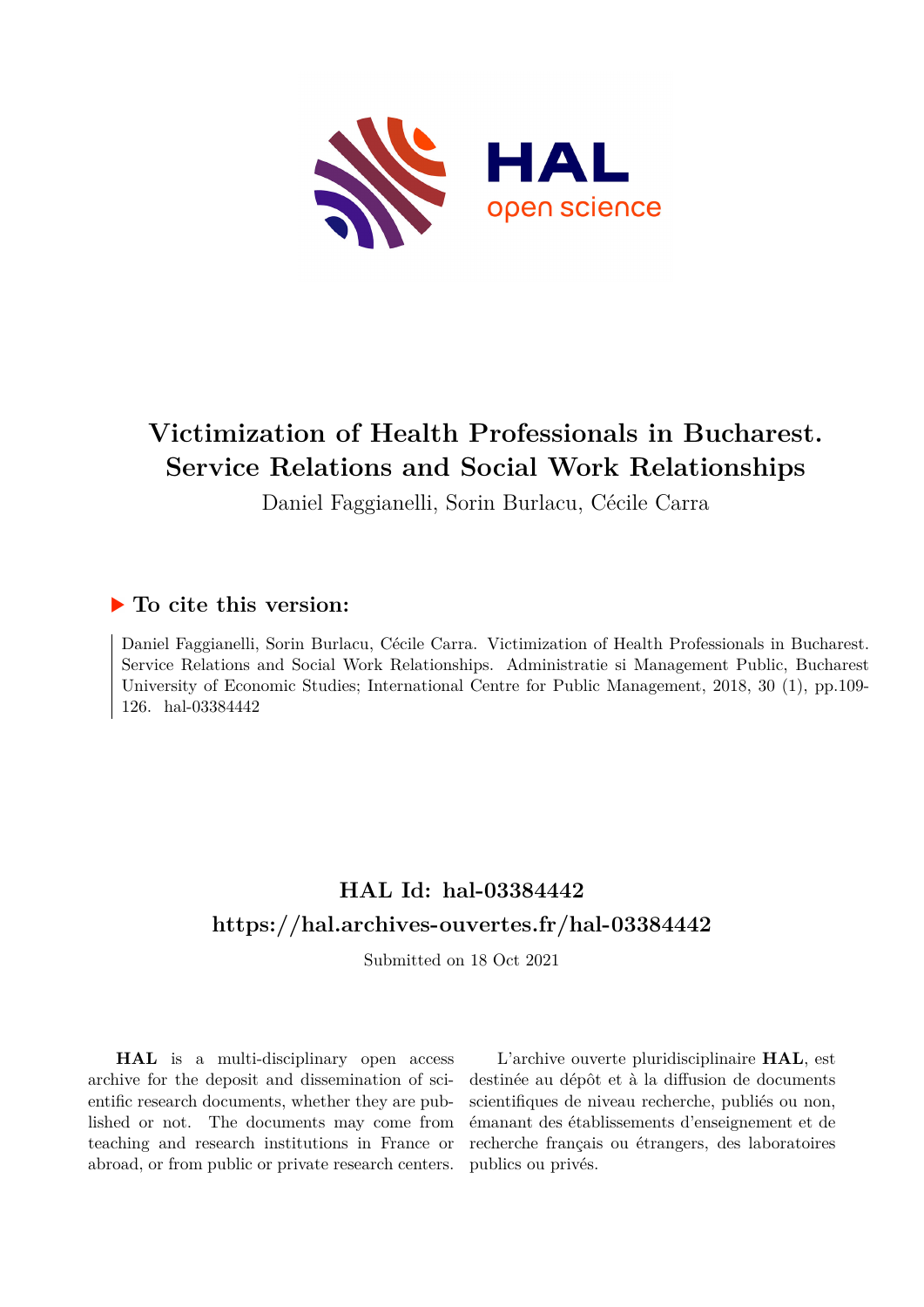## *Victimization of Health Professionals in Bucharest Service Relations and Social Work Relationships*

### **Daniel FAGGIANELLI1 Sorin BURLACU2 Cécile CARRA***<sup>3</sup>*

Article paru dans *Management and Public Administration Review*, Recunoscuta de CNCSIS prin Decizia 2018, 30, pp.109-126

#### *Abstract:*

*Workplace violence in the health sector has become an international social problem since the end of the 20th century. This concern is much more recent in Romania; few data are still available. This research aims to assess the extent of the phenomenon in this national context. The phenomenological approach in which it fits gives access to the meaning that individuals give to what they live. It is from this perspective that the factors leading to the qualification of situations as violent are identified. To understand the experience of health professionals, and consistent with the selected epistemological approach, a victimization survey was conducted, asking respondents what they experience as violence in the exercise of their profession, while collecting data. on their work, the relations within the service and with the users and their relatives, and finally data on the organization (service, unit, establishment) and its functioning. The analysis is based on 207 questionnaires collected from doctors, nurses and care assistants from different departments and establishments in Bucharest, with an overrepresentation of the emergency department of public hospitals for its crystallization of conflicts. This research shows the prevalence of professional experience of victimization in the health sector (more than one respondent in two claims to have suffered violence at least once in the past year). This experience is massively built in the service relationship; the conflicts of perspective that manifest themselves there are experienced as violence when they undermine the exercise of the profession, as it is designed by the professionals. The results also show the significant role of the organization and its functioning in the expression victim. The more the organization is perceived negatively, the more often the expression victim is frequent. The service relationship is thus more than the question of the interactions between professionals and users and makes sense in the specificities of the context, which is itself crossed by fundamental reforms. This background helps to understand the importance of workplace conflict, accounting for more than one in five victimizations. More broadly, role conflicts, even if they are not all denounced as violence, contribute to shaping a lived experience, weighing on the victim expression of health professionals.*

*Keywords***:** *Experience of violence, health professionals, Romania, victimization survey, profession, organization*

#### *JEL : I18, I12, I19.*

#### **Introduction**

The health care system is one of the main sectors of the European workforce, accounting for about 10 % of EU workers [European Agency for Health and Safety at Work (EU-OSMA), 2007a]. The health and social care system reported the highest incidence of workplace violence in the EU - 27 of about 15.2%. An overweight ratio has the incidence of intimidation and harassment. Also in this sector, the experience of actual physical violence or the threat of physical violence is 8 times higher than in the production sector (Parent-Thirion et al., 2007). According to the Danish project "Violence as a form of expression" (Pedersen, 2007), up to 32% of social workers in residential care units and medical staff in hospitals are exposed to violence. Currently, in most countries, there are laws covering all areas of activity, from constitutional laws, organic laws, ordinary laws, laws that provide protection to doctors and their patients. Violence in healthcare facilities is made public and debated in various reports.

In Romania to measure the impact of acts of aggression against work health workers, a challenge lies primarily in the absence of official information available public opinion due to the absence of a

<sup>&</sup>lt;sup>1</sup> Université de Bretagne Occidentale, CREAD EA 3875, FRANCE, daniel.faggianelli@espe-bretagne.fr

<sup>2</sup> Bucharest University of Economic Studies, ROMANIA, sburlacu@man.ase.ro

<sup>&</sup>lt;sup>3</sup>Université d'Artois, LEM-UMR 9221, FRANCE, cecile.carra@univ-artois.fr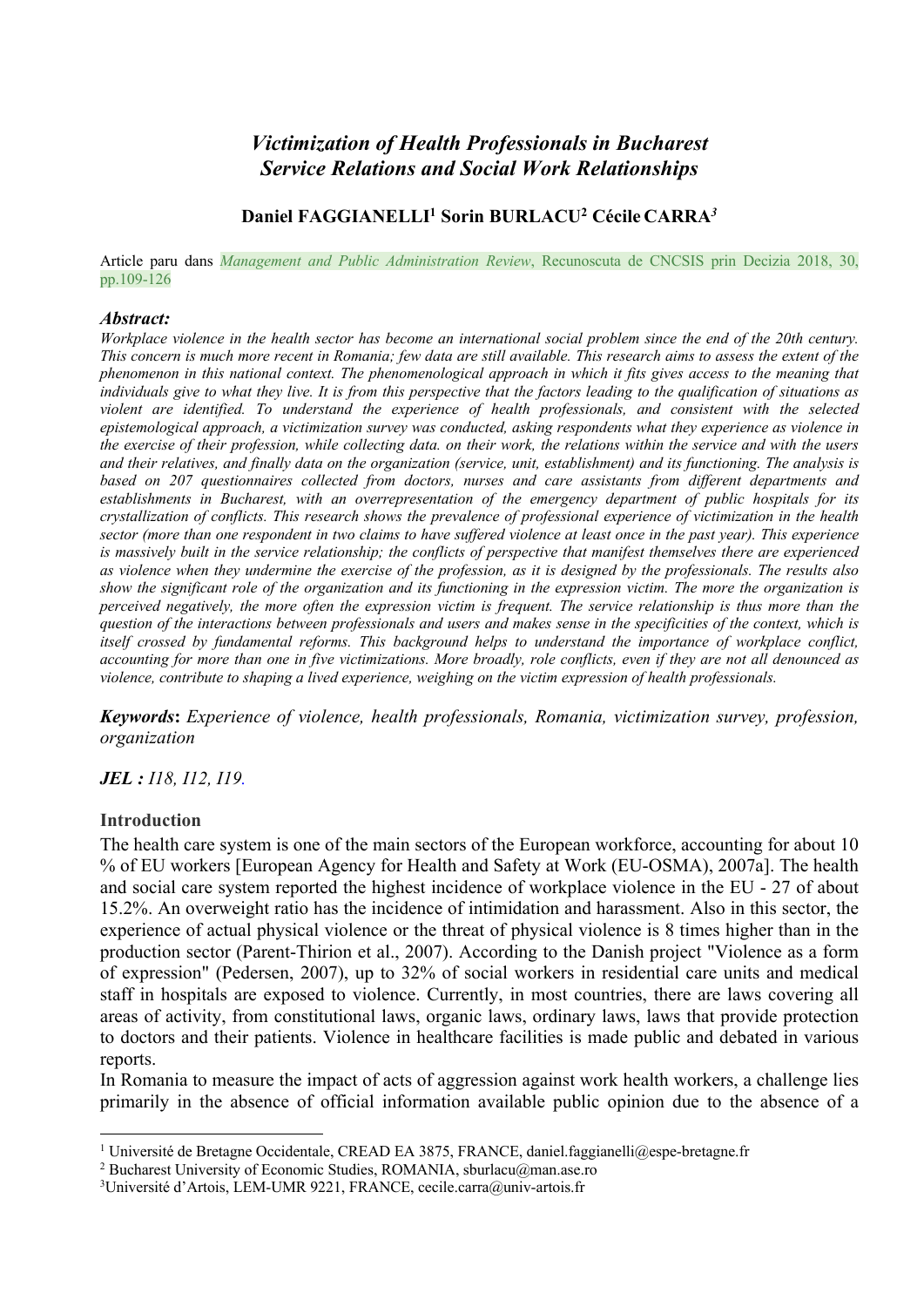monitoring system but often the reluctance of victims to report incidents in certain situations. No cases of aggression or their consequences on health personnel were not recorded systematically. The World Health Organization (WHO) reported that global violence at work in this sector could be almost one quarter of all violence in the workplace and affects more than half of the medical staff.

What about Romania? The first objective of the research presented here will thus be to determine the prevalence of violence in this national context. The second will be to seek explanations. In the face of the multiplicity of definitions of violence, it will be necessary first of all to present the object construction and the hypotheses chosen according to the chosen theoretical approach. This presentation will be done in a first part, first exposing a state of the art (part 1). We will specify, in a second part, the methodological approach adopted in coherence with the theoretical approach, and the device of investigation (part 2). The results presented (part 3) and the following discussion (part 4) concern the Romanian part of a Franco-Romanian comparative survey (Carra, Burlacu and Faggianelli, 2016), the French component being the subject of another presentation (Carra, Ridel, 2017). A final step will be to make the comparison between the two countries.

#### **1. Literature review and problematization**

Workplace violence has emerged as a social problem at the international level since the end of the 20th century (1.1.). This concern has only recently emerged in Romania. It gives rise to some works of which we will expose the principal results (1.2.). These show the importance of relational and contextual factors in the production of violence. We want to deepen this double dimension, but in a theoretical light away from the dominant perspective (1.3.).

#### **1.1. Internationalization of the social problem of workplace violence**

In the growing movement of fears of violence in daily interactions at the end of the twentieth century, workplace violence has emerged as an international social problem: it is thus described as a "global fact of society". by Chapell and Di Martino (2000). Since 2002, the WHO (2002) has made the fight against this violence "a global challenge". In the health and medico-social sector, taking into account violence - in particular those of users against professionals - is becoming a political, institutional and professional concern. However, the issue of violence in this sector has remained largely marked by the rise of patients' rights.

Without the political interest for this angle has disappeared, as evidenced by campaigns to promote well-treatment, today the issue of violence is widely understood through the questioning of working conditions, what we see by example in the Parent-Thirion report, Fernandez Macias, Hurley, Vermeylen (Fourth European Working Conditions Survey, 2007). This prism thus responds to a social demand impelled by the European choice of a social market economy, which, at the individual level, is broken down by taking into account the two figures of the modern individual: the moral individual (the which is realized in his personal, family and citizen life) and the rational individual (that of the market, performance, productivity) (Dubet, 1997). In both cases, the violence suffered, like other psycho-social, biological and chemical risks (Rippon, 2000), could hinder these two individual expressions, the consequences of which are expressed in terms of productivity, personal fulfillment and of work-life link. The consequence of this initial point of view is to focus the observation or analytical glance on the violence suffered by professionals according to an approach in terms of psychosocial risks. This approach is privileged in a market logic, where it is a question of evaluating the impact of the violence on the functioning of the companies, and the productivity of the workers.

#### **1.2. Health violence in Romania**

This international concern about violence in the workplace is based on time-frames specific to each country. It has been sporadic in Romania until recently. However, we can note the promulgation in 2006 of the law no. 95/2006 on health reform guaranteeing protection for both health professionals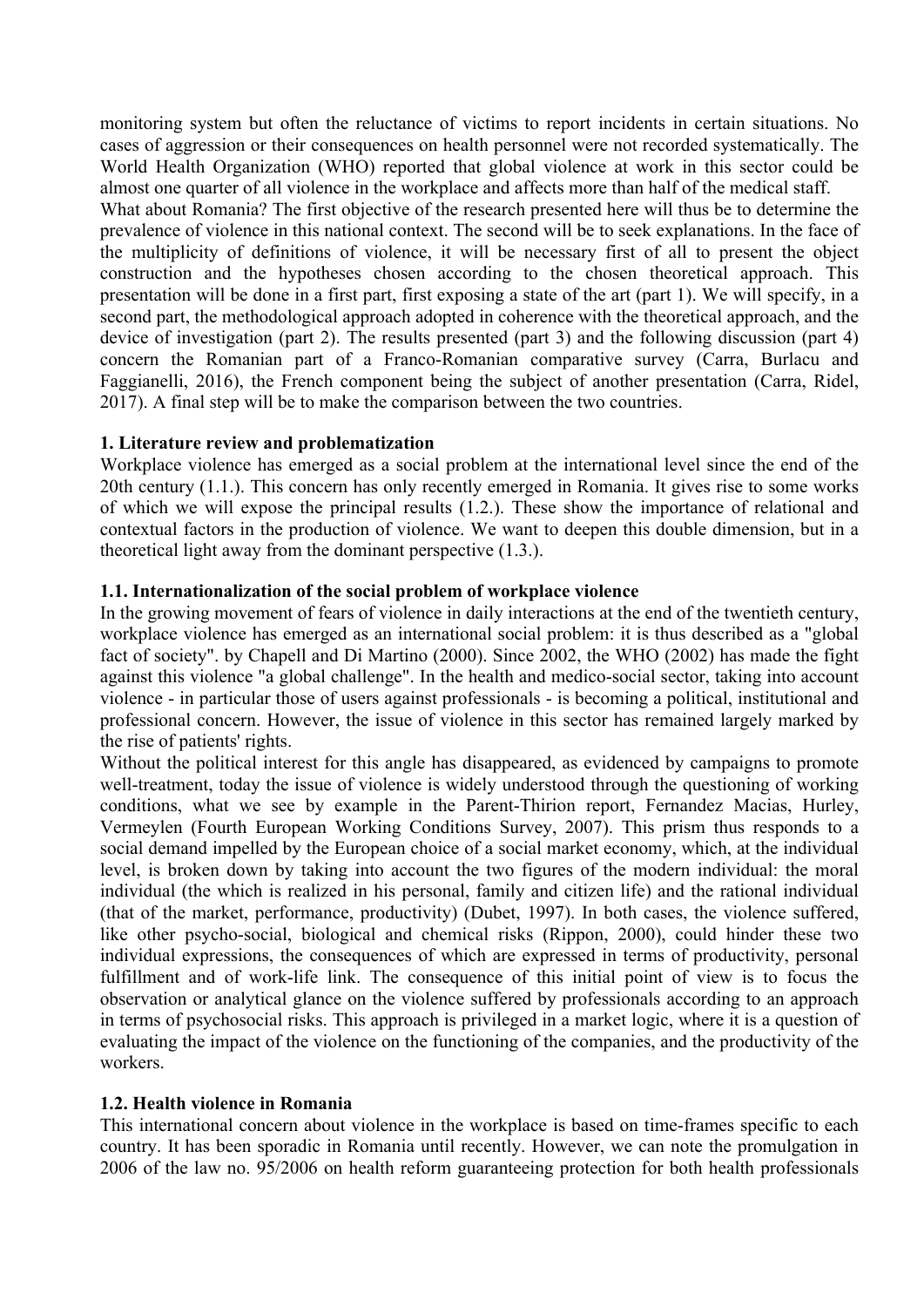(protection against hostile or violent behavior of patients) and patients (protection against abuse and misconduct).

Topic started to receive some attention in Romania only in the last five years and only on cases of physical abuse. Attacks on medical services personnel is brought to public attention only when incidents occur resulting in severe injury and unable to work or produce material losses related to supplies medical units. Studies on incidents of aggression at work in medical practice, however, are limited both in terms of research and public availability of data; The thematic reference found, being the work in 2011: The quality of professional life and the migration tendency of the personnel in the health care system. According to the authors, the aggressions have an impact on the health and safety of the medical staff and lead to the degradation of the quality of the medical care services, and the staff - and so insufficient in Romania - are abandoning their profession. According to a study by the European Federation of Public Services, about 3% of physicians and 5-10% of nurses in Romania emigrate every year 19, and exposure to aggression is an important factor for migrating physicians, along with economic and professional conditions, sometimes precarious (https://www.epsu.org/, 2018).

In 2015, the Bucharest College of Physicians Foundation organized a survey on violence in hospitals, to which 541 doctors responded, representing 39 medical specialties. Data processing revealed that 85% of respondents were confronted with verbal aggressions, 10.2% with physical aggression, and 14.2% of all respondents considered they did not have such incidents (Colegiul Medicilor din București, 2018). Violence types identified following the collection of questionnaire information can be from both patients and physicians and are based on several causes. A first and very important cause is the stress that affects both partners in this relationship. The paper examines the relationship between physician and patient. Physicians have a loaded schedule, many tasks to accomplish and interact with different types of people. These things can be very stressful and can lead to violent situations of any kind. On the other hand, patients are stressed that they do not suffer, they have no money to treat or do not trust doctors and doctors and the entire health care system in Romania. A second cause is financial discontent. Doctors are very poorly paid for their workload, and the minimum wage in Romania for a potential patient is just as small. This can affect a person very hard, resulting in frustration, discontent, restlessness, depression, and therefore violence. Other causes for this phenomenon include poor education, lack of respect, indifference, rivalry, the busy schedule, the differences between generations, the pressure exerted at the workplace.

Earlier research already pointed to some of these elements in a broader search for factors that would increase the risk of aggressive behavior in health facilities. For example, the Occupational Safety and Health Administration include free movement of the public in health care settings; Prolonged waiting to benefit from services; The presence of patients and family members in stress conditions; Low levels of staff; Working with patients in isolation conditions; Lack of training to cope with bullying at work, and the quality of services provided (OSHA, 2004). Regarding the press releases in Romania the factors that play a role in the risk of aggression in health care units indicate firstly the sufficient staffing level and the length of the waiting time, but also the dissatisfaction with the consultation is frequently mentioned. Poor material conditions in some hospitals, in particular the lack of equipment, intervention materials and accommodation conditions, may also predispose to aggression on doctors. Standard reporting systems for aggression incidents are also an exception at the level of medical units. Stress is recurrently mentioned in work as a factor - risk - of violence, - whether it is on the side of the patient or his family, or that of the practitioner - (Ghiorghievici, 2006). The same is true of lack of communication (Rujoiu, 2010). It is also the weight of poor working conditions, which is emphasized regularly, and poor conditions of reception and care of patients.

Patients and their loved ones are referred to as the main perpetrators of violence. Some authors will then look for personality traits that may explain the violence. Dominant patients are labeled as self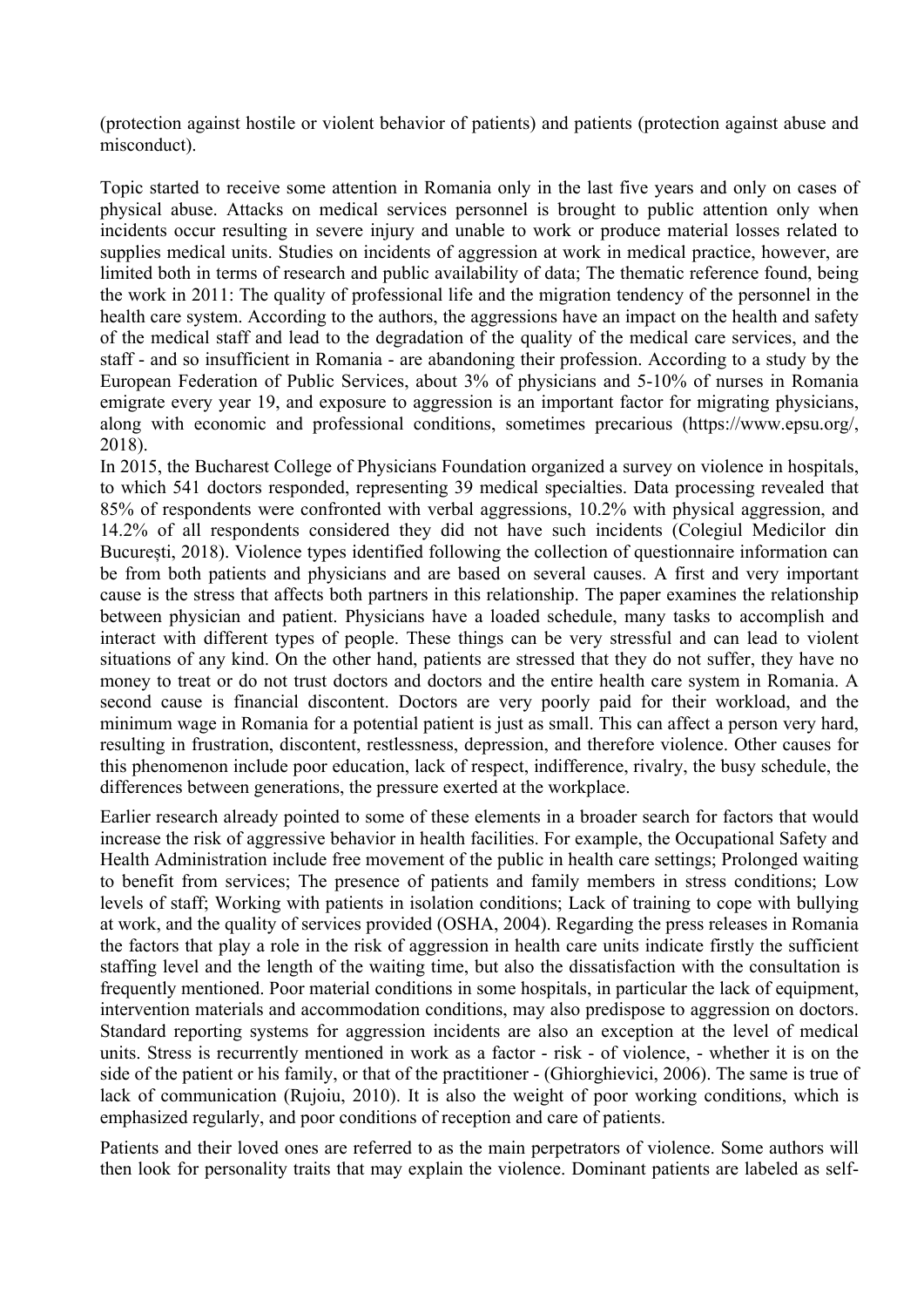confident, competitive, features of narcissistic personality. Dominant patients demonstrate a lack of empathy manifested in a wide variety of contexts. Paranoid patients are labeled "cold," serious, critical, reserved, and defensive, with features of paranoid and antisocial personality. For them, the world appears to be threatening and hostile. Obstructionist patients are labeled as hostile and unintended; Avoids patients are labeled as inhibited, uncertain, contain features of avoidant and obsessive-compulsive personality disorders.

Health professionals are also mentioned among the perpetrators of violence. One of the causes mentioned is the negligence of doctors who can bring to malpractice. Malpractice is the professional misconduct involved in the medical or pharmaco-pharmaceutical act generating harm to the patient, involving the civil liability of medical personnel and the provider of medical, sanitary and pharmaceutical products and services. (D. Eseanu, nd). The interrogation of the causes of the violence crosses the scientific disciplines until summoning the ethology when the violence is assimilated to the notion of aggressiveness (from Darwin to Lorentz).

Some research in health clinics in Bucharest indicates that the most important factors that determine the expectations of hospital management based on doctor and patient relationship are: the costs (usually quite high in private health clinics) the reputation of the clinic and the notoriety of doctors (Androniceanu, 2017).

#### **1.3. For an apprehension of the experience of violence of health professionals**

The definitions of violence are multiple, depending on the scientific field in which they occur and the theoretical approach used. However, we can see a predominance in the scientific and institutional literature of a definition that is objective. The following definition fits in this last perspective: violence is the use of strength and constraint by an individual, group, social class in the exuberance of the others in both physical and psyche physical trauma. In this category, like threats of any kind, but also threats?

The approach in terms of psychosocial risks is based on an equally objective definition of violence. However, it departs at once by associating with violence, stress, violence being considered, in this perspective, as source or origin of stress at work. We have seen that stress appears repeatedly in the works cited above. It is even the most frequent cause of violence for some authors (as, for example, Ghiorghievici, 2006). This dimension refers to the subjectivity of the individual, committing to study his experience. So we chose to take note of the subjective dimension of violence by inscribing ourselves in a phenomenological perspective. It is then necessary to understand the meaning that individuals give to the situations in which they are involved, and to analyze the processes that lead to the qualification of violence in certain situations. We therefore define as violence what is qualified as such by the actors concerned. Defining violence by taking back the qualifications made by the actors makes it possible to integrate the socially constructed nature of violence (Carra, Faggianelli, 2011). We will be able to characterize the forms that violence takes in the Romanian health system by anchoring it on the lived experience of the individuals.

Beyond this descriptive objective, we will seek to identify the factors by which the experience of violence of health professionals varies. The studies listed above report multifactorial causes, and especially relational and contextual causes. This double level seems to us particularly relevant to deepen. We will interrogate him from a dimension little explored in his links with an indexation of professional situations on the register of violence, the relationship to the profession and professional standards.

#### **2. Method and methodology**

Self-reporting surveys provide a closer look at the violence perpetrated (2.1.). In addition, victimization surveys help to access victims' experiences. The construction of the questionnaire meets this dual objective (2.2.)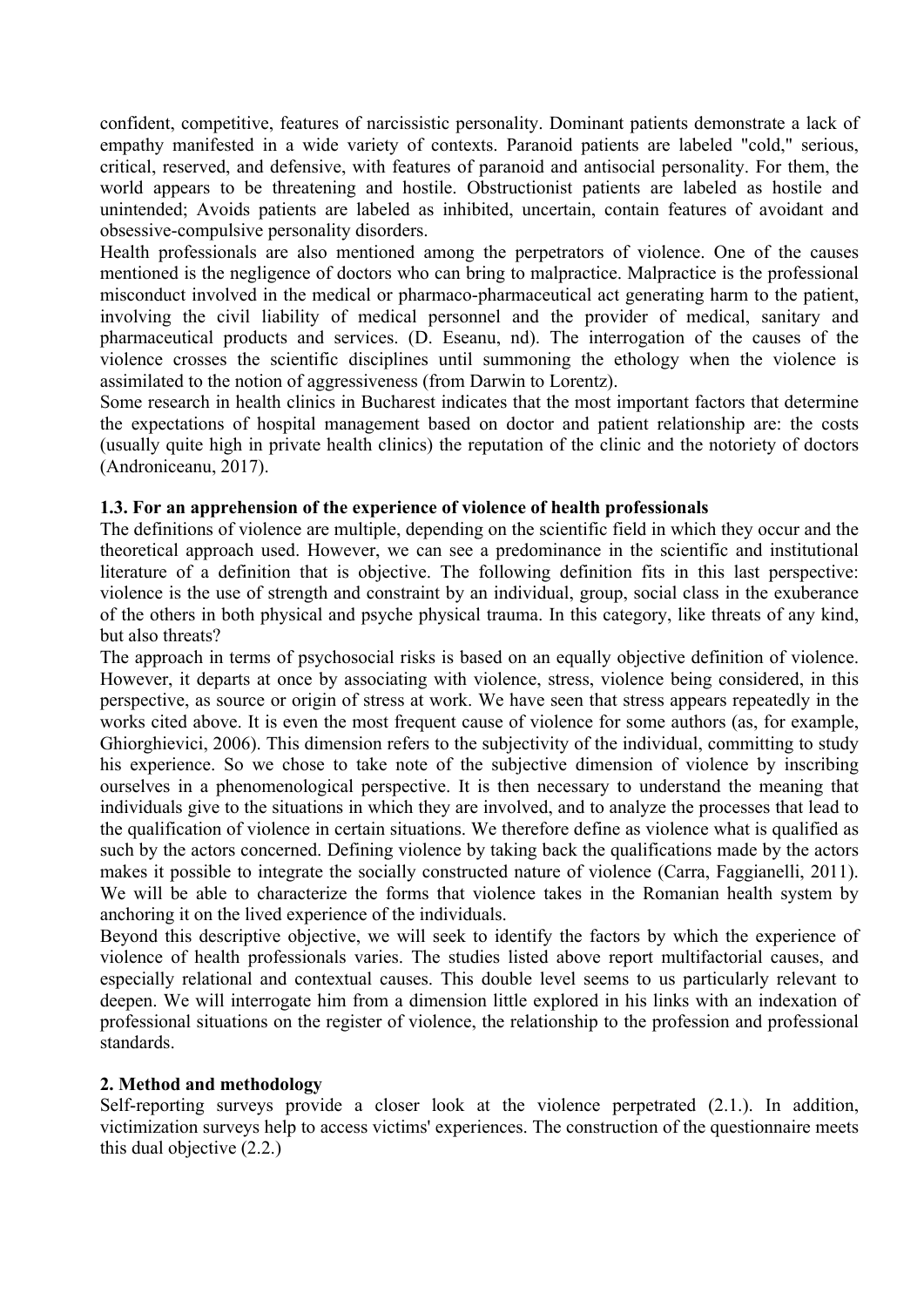#### **2.1. Self-reporting surveys to uncover the "black figure" of delinquency**

Research in the field of delinquency and crime has established very early on that all the facts perpetrated are not recorded by the institutions. Durkheim chose to integrate this phenomenon into his very definition of crime by explaining that "We do not condemn it because it is a crime, but it is a crime because we disapprove it" (Durkheim, 1930: 48). The consequence was that the crime owed its identification to the social reaction and that the social reaction was observed through the institutional activity. However, the interest for the part of the facts that do not reach the attention of the dedicated institutions helped to animate the research. Quantitative surveys have particularly developed around the measurement of the "black figure". The "black figure" designates beyond the criminal acts recorded by the various institutions in charge, the taking into account of the unregistered facts. It is actually a measure of the "real" delinquency that seeks to be achieved. This gap between two measures, recorded facts-total facts, that we try to emerge, allows us to question the implementation of the social reaction and thus reveals major scientific stakes. To approach real delinquency, surveys are carried out to overcome the bias of institutional records, by collecting data directly from the respondents. These self-declaration surveys, which are part of a long American tradition, were multiplying in Europe in the 1990s.

The primary purpose of self-reported delinquency surveys is therefore primarily to improve the measurement of crime. These aim to take note of the limits of the institutions to record all the facts committed by addressing the actors themselves, that is to say the possible perpetrators of offenses. Initiated in the late 1940s in the United States, they were introduced in the United Kingdom and the Scandinavian countries in the 1960s. It involves questioning population samples on a series of deviant acts. It then becomes possible to compare the prevalence of delinquent behavior (transgressive on legal grounds) - and more largely deviant (transgressive on regulatory and normative bases) - between social groups, by removing the bias of a measure of differential social reaction to offenses. That is, by reducing the effects of more or less active recording filters based on the social affiliation of the author or victim. These surveys were particularly used in the context of juvenile delinquency. The latter has been central to the security concerns of the late twentieth century (Mucchielli, 2001). Currently, Romania participates in several international surveys which are to be regularly renewed. For example, participation in ISRD (International Self Report Delinquency - Dir Ineke Haen Marshall).

The integration of safety issues with health risks is old. This is the case for the ESPAD survey - European School Survey Project on Alcohol and Other Drugs in which Romania participates; it is conducted in about thirty European countries and the USA on the basis of a common methodology and questionnaire. Although focused on drugs (legal or illegal), the ESPAD survey incorporates a series of questions relating to other deviant behaviors such as "bodily violence", "predation" and "degradations", greatly expanding the field of this survey. The unit is building in the labeling of these behaviors as "risk behaviors". As a result, these surveys become exploitable for studies in the field of delinquency (see for example Peretti-Wattel, 2001) or questioning the link between violence and consumption of psychotropic drugs (see Lagrange, Legley, 2007). This creates a link between two fields: delinquency / violence and mental health.

In the field of expert reflection, the question of safety has therefore been closely associated with that of health. It has therefore echoed and contributed in return to a consequent development of the concern for health and safety at work in which the study of violence at work is dominant. This development is particularly significant at the international level under the categorization of "workplace violence".

#### **2.2. The victimization survey to access the victims' experience**

The victimization survey pursues the heuristic intention of self-reported delinquency surveys. It aims to apprehend transgressions or offenses from the point of view of the victim. Focusing on the victim's point of view also gives access to important dimensions of victimization, such as the circumstances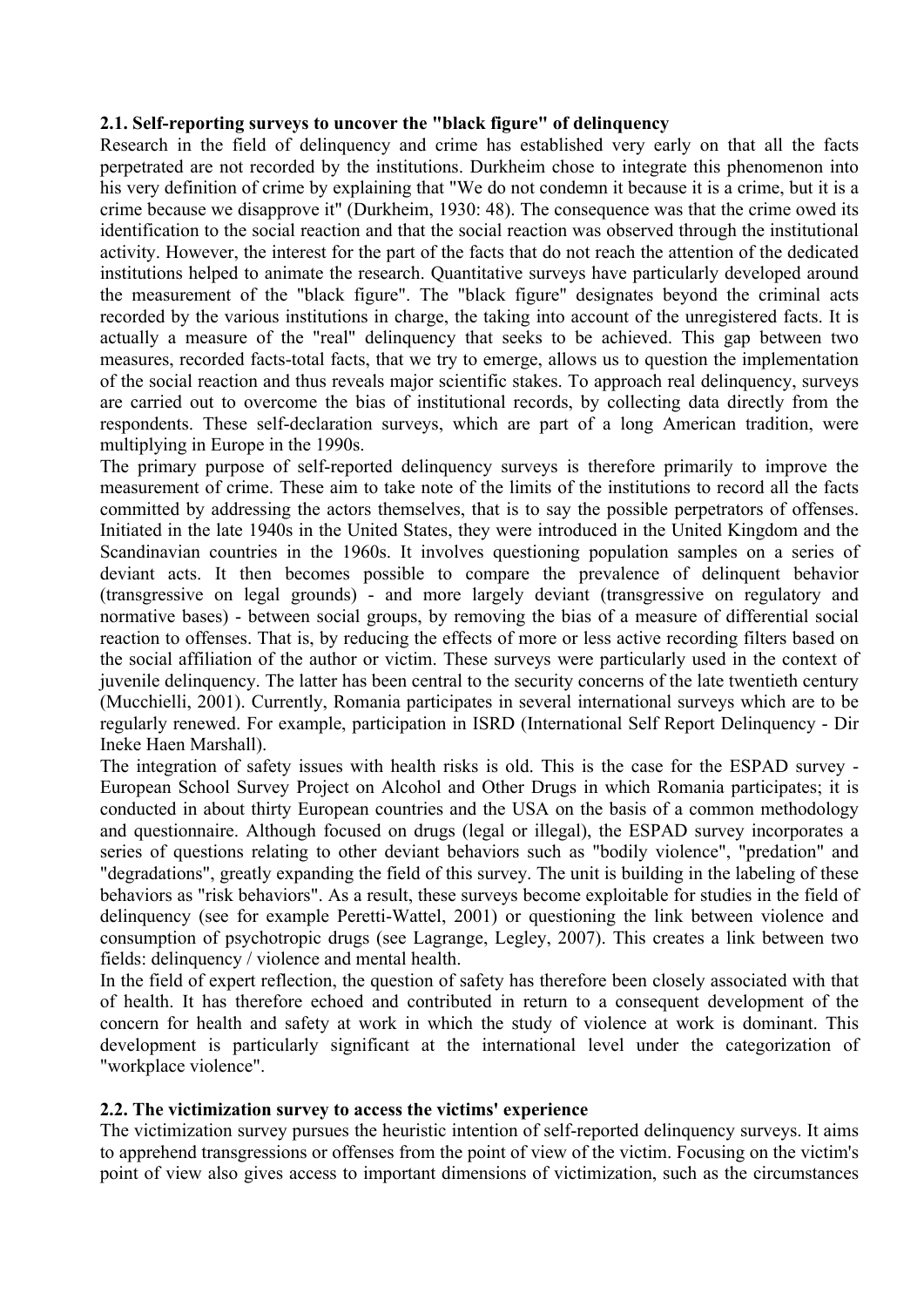in which the facts occurred, the victims' reactions, and the physical, financial and psychological consequences of the act. Each of these dimensions brings together scientific interest and political concern. In the US, the various administrations and researchers have many years of data from victimization surveys at national or federal level: include, for example, the National Crime Victimization Survey (NCVS), the Department of Justice.

Our approach takes into account objectivist approaches to violence but aims to avoid the investigation bias inherent in the imposition of thought patterns borrowed from categories of common sense, as well as from institutional categories reformulated by the researcher's own judgments - which he considers violence, and more specifically, what is "good" or "bad violence", "the use of force" or "passage to violence", that is, to say of a legitimate or illegitimate action (Michaud, 1986-2012). To do this, our approach is an epistemological stance in support of the phenomenological tradition. Thus, the questioning of the victimization of the staff will not be elaborated on the basis of pre-determined categories of violence since it is to access the lived experience of the respondents. The questionnaire is built on a pivotal question: "For one year, in the course of the exercise of your function, do you consider that you have personally experienced violent situations (regardless of the form and persons involved)? ". The categorization will be performed retrospectively, excluding borrowing from the legal or institutional fields, from the description of the violent situation that has most marked the respondent during the past year. It is from this description and the logic that produces it that we can proceed to a categorization of violence anchored on the lived experiences of the respondents, or at least on their definitions of situation. The other questions allowing us to access the situations and the meaning given by the respondents, relate to the circumstances (category of protagonists, number, place of victimization), the respondent's reactions, his interpretation of the situation (on the basis of the question "How do you explain what happened?"). We also question the possible intervention of other people, such as the institutional and judicial suites. Finally, the consequences for the respondent of this victimization are questioned.

Three sets of questions complete the interrogation of the victim's situation allowing us to relate these statements to elements of the near and far context of the action: that relating to the organization (service, unit or establishment) and its operation, that relating to the profession, industrial relations and conflicts at work, finally a series dealing with the users (patients and relatives). The last part of the questionnaire collects data on the socio-demographic characteristics of the respondents.

The questionnaire is anonymous. The award was self-administered or conducted face-to-face. It has 42 questions including 12 open questions. These last ones aim at the collection of the verbatim allowing to build an analysis as close as possible to the speech of the actors. 508 questionnaires were collected from institutions in the sanitary and medico-social sector of Bucharest. 207 questionnaires were used, only health professionals having been selected here. They are physicians (44.4% of the population of respondents), caregivers (42%) and nurses (13.5%). They come mostly from hospitals in the capital (77%), bringing together the largest number of health professionals in Romania, as in Europe ([European Agency for Health and Safety at Work ( EU-OSMA), 2007a. Emergency services represent 40% of the total respondents, services that usually focus the most conflict.

Data analysis was performed using the software Sphinx IQ Quali. It will highlight the specific situations in which violence fall, the recurrence of forms they take, identifying the issues underlying such interactions. We do not pretend to account for the completeness of a reality or present a representative picture, but we give aim to highlight patterns in structuring a violent experience among health professionals practicing in Romania.

#### **3. Results**

#### **3.1. Victimization as a significant dimension of work experience**

#### **3.1.1. More than 59% of respondents report victimizations**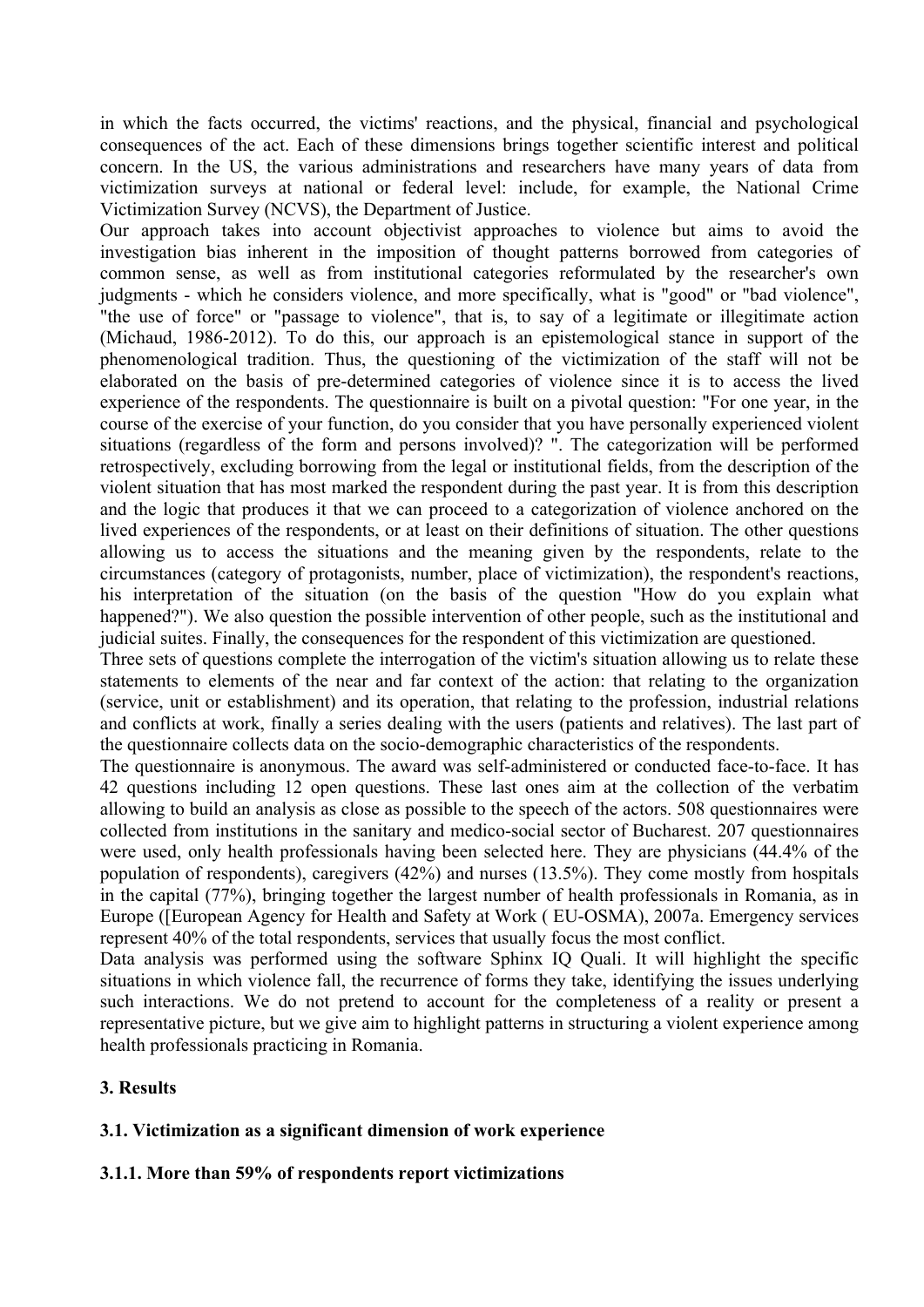Far from the anecdotal that enameled a career in health, the experience of violence is widespread among professionals. In fact, 59% of respondents report having experienced a violent situation at least once in the past year (see Table 1). It can be noted that more than 12% of respondents report more than 4 victimizations, showing repeated exposure to violence.



#### **3.1.2. A differential exposure to violence**

To the extent that it is common, the victimization would be partly sensitive to characteristics attached to the respondent such as age and seniority, or gender and status. No correlation appears, however, with the first two variables; in other words, youth does not appear to be a risk factor for violence, and seniority associated with experience is not a protective factor. On the other hand, the dependence between sex and victimization is very significant; However, although victimization is largely women (because of the constitution of the gender characteristics of health professionals), it appears to be an under-representation of women in victimization (see Table 2)): 57.8% of female victims while they constitute more than 67% of the sample against 42.2% of men whereas they represent only 32.9% of the sample. Despite the common representation that physical strength would protect against violence, physical strength associated with the male sex, this characteristic does not appear protective.

| sexe / victime-non victime |         |          |                 |        |              |           |  |  |  |
|----------------------------|---------|----------|-----------------|--------|--------------|-----------|--|--|--|
|                            | Féminin |          | <b>Masculin</b> |        | <b>Total</b> |           |  |  |  |
|                            | N       | $%$ cit. | Ν               | % cit. | N            | $%$ cit.  |  |  |  |
| <b>Victime</b>             | 52      | 57,8%    | 38              | 42.2%  |              | 90 100.0% |  |  |  |
| Non victime                | 48      | 81,4%    | 11              | 18,6%  |              | 59 100,0% |  |  |  |
| <b>Total</b>               | 100     | 67,1%    | 49              | 32,9%  | 149          |           |  |  |  |

#### **Table 2: Victimization by gender**

La relation est très significative. Les éléments sur (sous) représentés sont coloriés.

Victimization would appear sensitive to the status of personnel, assuming a high status would be protective. According to our results, among the victims, caregivers are the most numerous with 53.3% of victims, then doctors (38.9%) and finally nurses (7.8%). These flat results relate primarily to the sample constitution in which the first two categories are the most numerous. However, the Chi2 test showed a significant relationship between victimization and status particularly on nursing. These are significantly under-represented among victims and overrepresented among non-victims (see Table 3).

#### **Table 3: Victimization by status**

|                                        |     |               |                 | statut / victime-non victime |                 |          |     |              |
|----------------------------------------|-----|---------------|-----------------|------------------------------|-----------------|----------|-----|--------------|
|                                        |     | Aide-soignant | Médecin         |                              | Infirmier       |          |     | <b>Total</b> |
|                                        | N   | $%$ cit.      | N               | % cit.                       | N               | $%$ cit. | N   | $%$ cit.     |
| <b>Victime</b>                         | 48  | 53.3%         | 35 <sup>1</sup> | 38.9%                        |                 | 7,8%     |     | 90 100,0%    |
| Non victime                            | 241 | 38,7%         | 231             | 37,1%                        | 15              | 24,2%    |     | 62 100,0%    |
| Total                                  | 721 | 47,4%         | 58 <sup>1</sup> | 38,2%                        | 22 <sub>1</sub> | 14,5%    | 152 |              |
| $ p = 0.01$ ; Khi2 = 8,52; ddl = 2 (S) |     |               |                 |                              |                 |          |     |              |

La relation est significative.

Les éléments sur (sous) représentés sont coloriés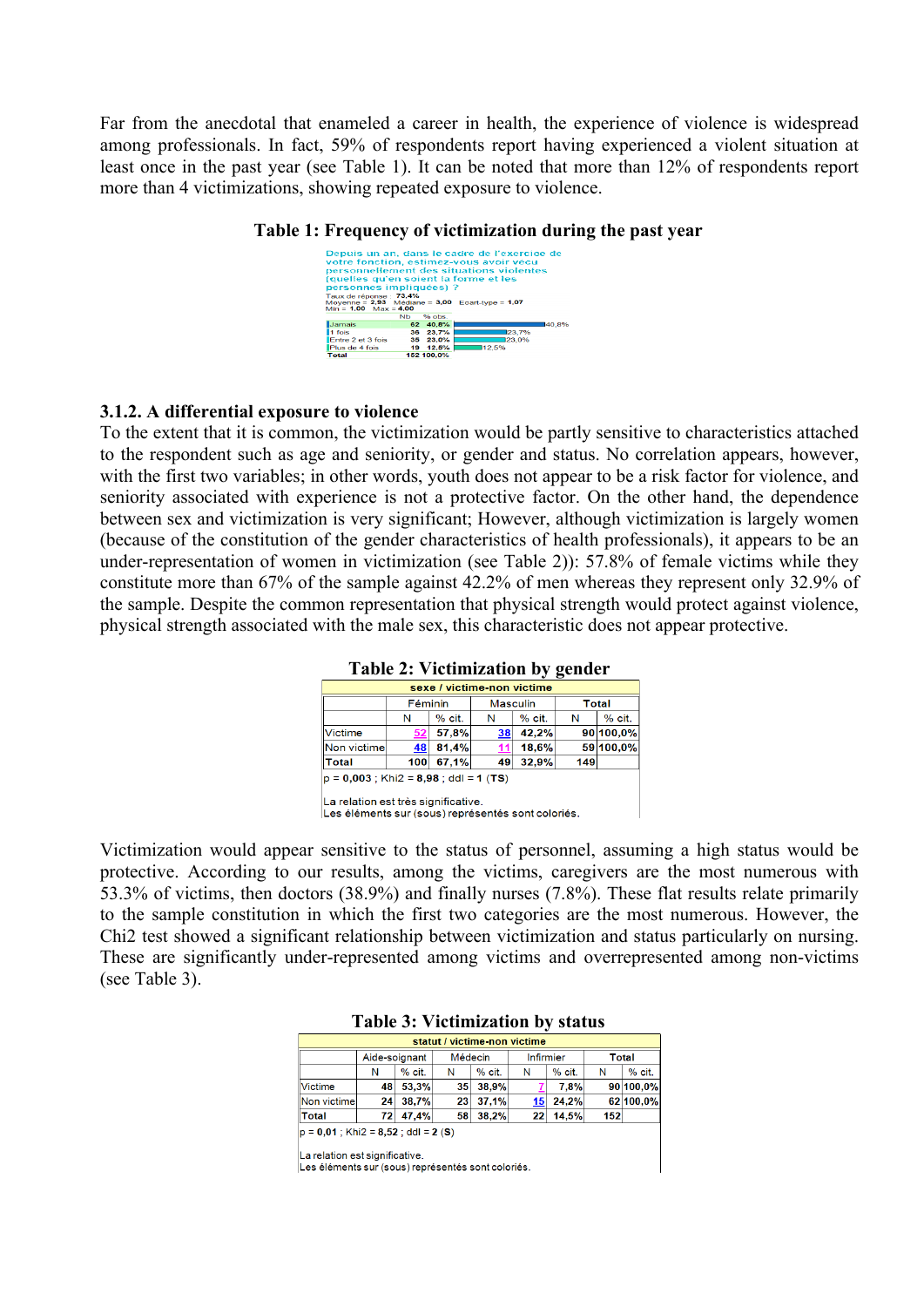We can not identify exposure decrease in victimization based on the hierarchical position within the health system. This is the question of the distance to the patient (designated primary author of the violence, as the results show below) and professional tasks in a particular service context that must be asked in its correlation to victimization than that of statutory difference which would induce a form of protection or dependent exposure of the hierarchical level.

#### **3.2. Service relations and victimization**

#### **3.2.1. An experience of violence crystallizing in the relationship with users**

Health professionals reporting victimization massively attack users (57.8%). More broadly, laymen (users / patients and relatives) are designated as perpetrators of violence (see Table 4).

**Table 4: The perpetrators of violence <sup>4</sup>**

| Dans la situation que vous avez<br>fécrite ci-dessus, par qui vous<br>étes-vous senti agressé ?<br>aux de réponse : 40,1% |    |          |                |  |  |  |  |  |
|---------------------------------------------------------------------------------------------------------------------------|----|----------|----------------|--|--|--|--|--|
|                                                                                                                           | NЬ | $%$ obs. |                |  |  |  |  |  |
| Personnel                                                                                                                 |    |          | 18 21,7% 21,7% |  |  |  |  |  |
| Usager/patient                                                                                                            |    | 48 57,8% | $\Box$ 57.8%   |  |  |  |  |  |
| Proche d'usager                                                                                                           |    | 24 28,9% | $\Box$ 28.9%   |  |  |  |  |  |
| <b>Autres</b>                                                                                                             | 5  |          | $6.0\%$ 16.0%  |  |  |  |  |  |
| Fotal                                                                                                                     | яa |          |                |  |  |  |  |  |

However, it is important to talk about a crystallization of the experience of violence in the relationship with users. Indeed, the share of personnel involved, although minority appears consistent (21.7% of the respondents). The situations described mainly take place at the place of work, that is to say, the establishment or service. Outside the strict sense of the establishment is mentioned only three situations. And inside the establishment, places exponent appears more than others, as the waiting room, which centralizes alone nearly half of victimization narratives.

#### **3.2.2. Low intensity violence**

The stories of victimization often tend to mix description of the facts and attribution of the causes / responsibilities, even to be sufficient in the attribution of the responsibilities as shows this answer of a professional to the request for narrative of a victimization: "These are patients who do not understand that some emergencies are more serious than their own and these should be given priority "(obs. *They will also more or less respond to a first classification work by the respondent himself. It operates on categories of common sense, such as the respondent's unique mention of "verbal abuse". Victimization stories may also denounce an attitude more than a gesture or words, as in this excerpt: "The lack of understanding of patients or their relatives"* (obs 23). Finally, attending an altercation, being a spectator may victimize some respondents, showing that the victimization can be indirect.

Table 5 resulting from a recording of the question thus formulated: "Describe the violent situation that has impressed you the most and which took place during this period," reflects these different logics. Although the response rate was low (23.7%), however, it can identify trends in "making violence" for professionals: verbal violence in the lead (24.5% of responses), followed by workplace conflict (22.4%). Physical violence is mentioned only in 3 cases.

**Table 5: Qualification of Violence**

| <b>Types de victimation (recodage</b><br>question ouverte) |                      |     |        |              |
|------------------------------------------------------------|----------------------|-----|--------|--------------|
| Taux de réponse : 23,7%                                    |                      |     |        |              |
|                                                            | <b>N<sub>b</sub></b> |     | % obs. |              |
| Violences verbales                                         |                      | 12  | 24.5%  | 124.5%       |
| conflits de travail                                        |                      | 11  | 22.4%  | 122.4%       |
| Aaressivité                                                |                      | 8   | 16.3%  | $\Box$ 16.3% |
| Autres                                                     |                      | 6   | 12.2%  | 112.2%       |
| exigences des usagers                                      |                      | в   | 12.2%  | 112.2%       |
| Victimation indirecte                                      |                      | в   | 12.2%  | 112.2%       |
| refus de quitter l'hôpital                                 |                      | 5   | 10.2%  | 10,2%        |
| Violences physiques                                        |                      | з   | 6.1%   | 16.1%        |
| <b>Menaces</b>                                             |                      | з   | 6.1%   | 16.1%        |
| Total                                                      |                      | 49. |        |              |

<sup>4</sup> Total percentages exceed 100%, with multiple responses.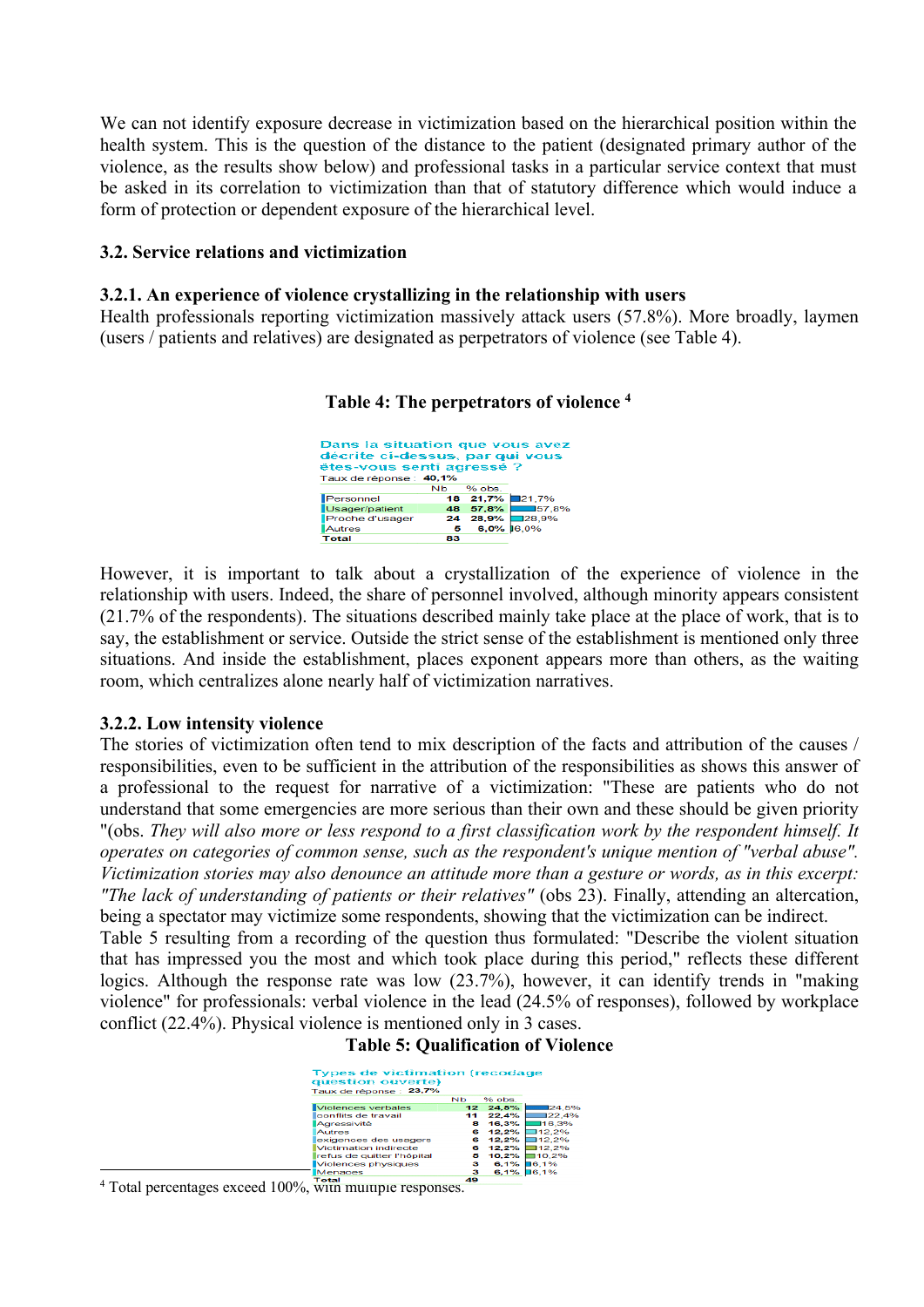Only a little over a quarter of reported victimization have been legal suites and over 55% experienced no result. Over 53% of respondents felt that there was no personal consequences to victimization. Finally, the quality of the relations with the users is finally little affected. The correlation between victimization and the quality of the relationship with users is indeed insignificant (see Table 6). Only 17% of professionals describe these relationships as rather difficult.

|                   | plutôt difficiles |          | Très bonnes |              | Plutôt bonnes   |          | Total |           |
|-------------------|-------------------|----------|-------------|--------------|-----------------|----------|-------|-----------|
|                   | N                 | $%$ cit. | Ν           | % cit.       | Ν               | $%$ cit. | Ν     | % cit.    |
| Jamais            |                   | 9 15.3%  |             | 20 33,9%     |                 | 30 50,8% |       | 59 100,0% |
| 1 fois            | 7                 | 19.4%    |             | 17 47.2%     | 12 <sup>2</sup> | 33.3%    |       | 36 100.0% |
| Entre 2 et 3 fois |                   | 5 14.3%  |             | 6 17.1%      |                 | 24 68.6% |       | 35 100.0% |
| Plus de 4 fois    | 4                 | 22,2%    |             | $3, 16, 7\%$ | 11              | 61.1%    |       | 18 100,0% |
| Total             |                   | 25 16.9% |             | 46 31,1%     | 77              | 52.0%    | 148   |           |

#### **Table 6: Victimization and quality of relations with users**

#### **3.3. Organization and victimization**

If the assessment of the quality of relations with users is somewhat correlated with victimization, the correlation between the first variable and the organization appears very significant contrast (see Figure 1). More work organization is evaluated positively, the better the perception of the quality of relationships with users.



#### **Figure 1: Quality of relations with users and organization of work**

Moreover, victimization is significantly correlated to the evaluation of the quality of work organization (see Table 7). This is assessed negatively; more victimization statements increase. It is also significantly correlated with the assessment by health professionals the ability of the labor organization to manage conflicts and tensions (see Table 8).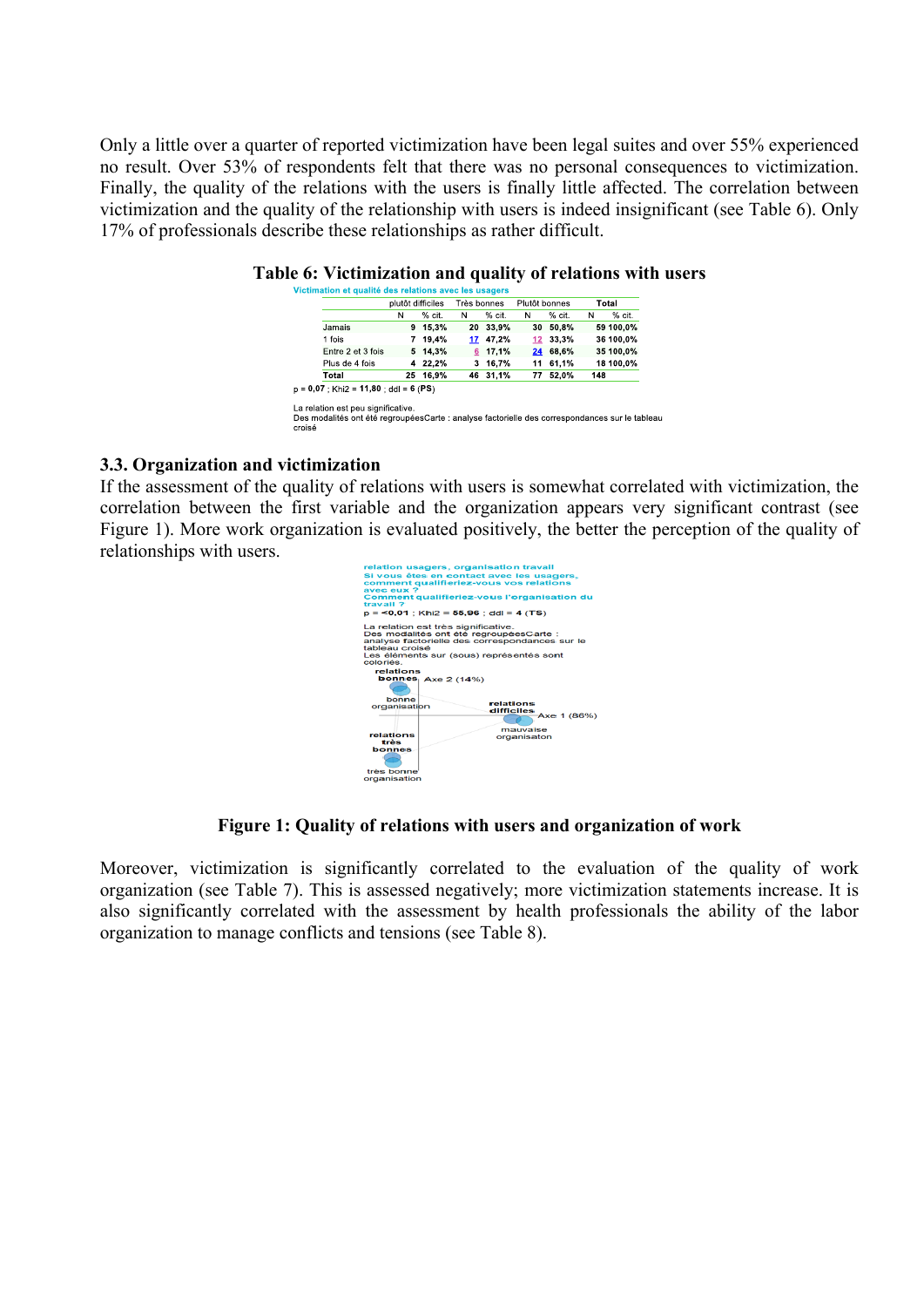#### organisation travail / victime-non victime organi sation travail Non victime  $-3.28$ Victime  $2,99$  $p = 0.9\%$ ; F = 6.97<br>(TS) La relation est très significative Valorisation des<br>échelons : de 4 (Très bonne) à 1 .<br>(Très mauvaise) Les mauvaises

(sous) représentés sont coloriés.

**Table 7: Victimization and organization of work**

#### **Table 8: Victimization and role of work organization on conflict**



#### **Conclusion**

We chose to understand the violence in the health sector from, not pre-defined categories, but the experience of the individual, in this case here, the health professionals in Bucharest. Our objective was to analyze their experience of violence, according to a phenomenological perspective, reregistering it lived, at one level, in situations in which they appraising, those service relationships; and at a second level, in the organizations in which they register. Thus constructed, this analysis takes into account the double dimension, subjective and objective, of this experience.

Consistent with this theoretical approach, we collected data from victimization surveys, asking respondents what they had experienced such violence. 207 questionnaires were operated, which provides interesting results. However, one should be cautious about interpretation, not being particularly numerous responses to the open questions. This is particularly the case for violence in the form of workplace conflict. Should we see a kind of code of silence?

Anyway, we can return to some solid results and identifiable trends. The first major result is that the significance of the experience of victimization (more than one in two and claims to have suffered violence at least once during the past year). This experience massively built in the service relationship; the prospect of conflicts that manifest themselves there are experienced as violence when they undermine the exercise of the profession, such as the design professionals. We can thus validate the first hypothesis. The results also show the significant role of the organization and its functioning in the expression victim. The more the organization is perceived negatively, the more often the expression victim is frequent. We can validate our second hypothesis.

The service relationship is thus more than the question of the interactions between professionals and users and makes sense in the specificities of the context, which is itself crossed by fundamental reforms. This background helps to understand the importance of workplace conflict, accounting for more than one in five victimizations. More broadly, role conflicts, even if they are not all denounced as violence, contribute to shaping an experience in situations that weigh on the victim expression of health professionals. If this research is not given as a first intention - by its construction of object itself - to identify "good practices" in what could raise in terms of victimization of the identification of the limiting criteria the exposure to the risks however, it shows the importance of acting on the organization and re-definition of professions, roles and missions of each, in a context of recomposition of the Romanian health system.

#### **References**